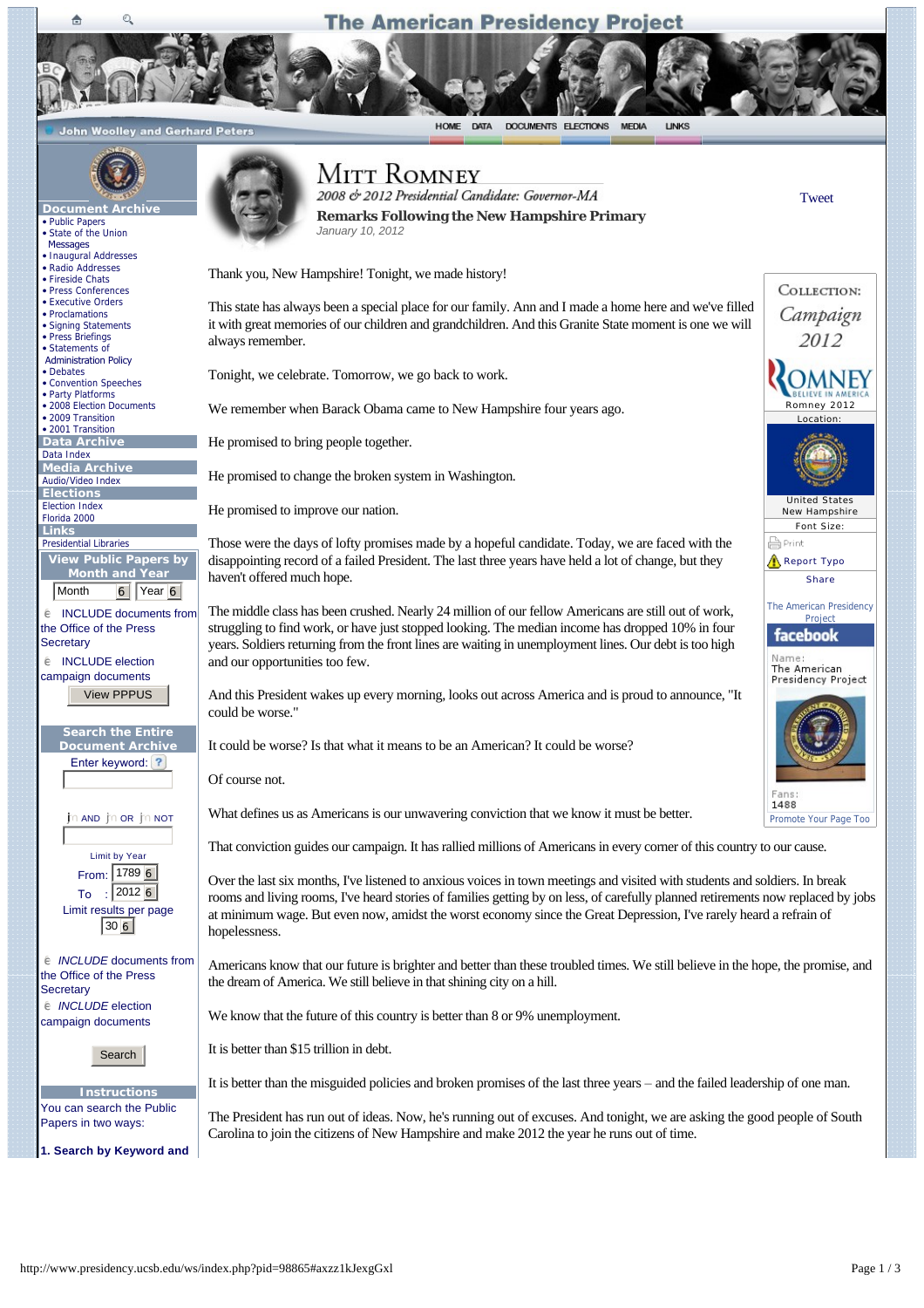#### **Year**

You can search by keyword and choose the range of years within your search by filling out the boxes under Search the Public Papers.

#### **2. View by Month and/or Year**

Select the month and/or year you would like information about and press View Public Papers. Then choose a Public Paper and the page will load for you.

*Search Engine provided by the Harry S. Truman Library. Our thanks to* 

*Jim Borwick and Dr. Rafee Che Kassim at Project Whistlestop for critical assistance in the implementation of the search function, and to Scott Roley at the Truman Library for facilitating this collaboration.*

President Obama wants to put free enterprise on trial. In the last few days, we have seen some desperate Republicans join forces with him. This is such a mistake for our Party and for our nation. This country already has a leader who divides us with the bitter politics of envy. We must offer an alternative vision. I stand ready to lead us down a different path, where we are lifted up by our desire to succeed, not dragged down by a resentment of success. In these difficult times, we cannot abandon the core values that define us as unique -- We are One Nation, Under God.

Make no mistake, in this campaign, I will offer the American ideals of economic freedom a clear and unapologetic defense.

Our campaign is about more than replacing a President; it is about saving the soul of America. This election is a choice between two very different destinies.

President Obama wants to "fundamentally transform" America. We want to restore America to the founding principles that made this country great.

He wants to turn America into a European-style entitlement society. We want to ensure that we remain a free and prosperous land of opportunity.

This President takes his inspiration from the capitals of Europe; we look to the cities and small towns of America.

This President puts his faith in government. We put our faith in the American people.

He is making the federal government bigger, burdensome, and bloated. I will make it simpler, smaller, and smarter.

He raised the national debt. I will cut, cap, and balance the budget.

He enacted job-killing regulations; I'll eliminate them.

He lost our AAA credit rating; I'll restore it.

He passed Obamacare; I'll repeal it.

When it comes to the economy, my highest priority as President will be worrying about your job, not saving my own.

Internationally, President Obama has adopted an appeasement strategy. He believes America's role as leader in the world is a thing of the past. I believe a strong America must – and will – lead the future.

He doesn't see the need for overwhelming American military superiority. I will insist on a military so powerful no one would think of challenging it.

He chastises friends like Israel; I'll stand with our friends.

He apologizes for America; I will never apologize for the greatest nation in the history of the Earth.

Our plans protect freedom and opportunity, and our blueprint is the Constitution of the United States.

The path I lay out is not one paved with ever increasing government checks and cradle-to-grave assurances that government will always be the solution. If this election is a bidding war for who can promise more benefits, then I'm not your President. You have that President today.

But if you want to make this election about restoring American greatness, then I hope you will join us.

If you believe the disappointments of the last few years are a detour, not our destiny, then I am asking for your vote.

I'm asking each of you to remember how special it is to be an American.

I want you to remember what it was like to be hopeful and excited about the future, not to dread each new headline.

I want you to remember when you spent more time dreaming about where to send your kids to college than wondering how to make it to the next paycheck.

I want you to remember when you weren't afraid to look at your retirement savings or the price at the pump.

I want you to remember when our White House reflected the best of who we are, not the worst of what Europe has become.

That America is still out there. We still believe in that America.

We still believe in the America that is a land of opportunity and a beacon of freedom. We believe in the America that challenges each of us to be better and bigger than ourselves.

This election, let's fight for the America we love. We believe in America.

Thank you. God bless you. And God bless the United States of America.